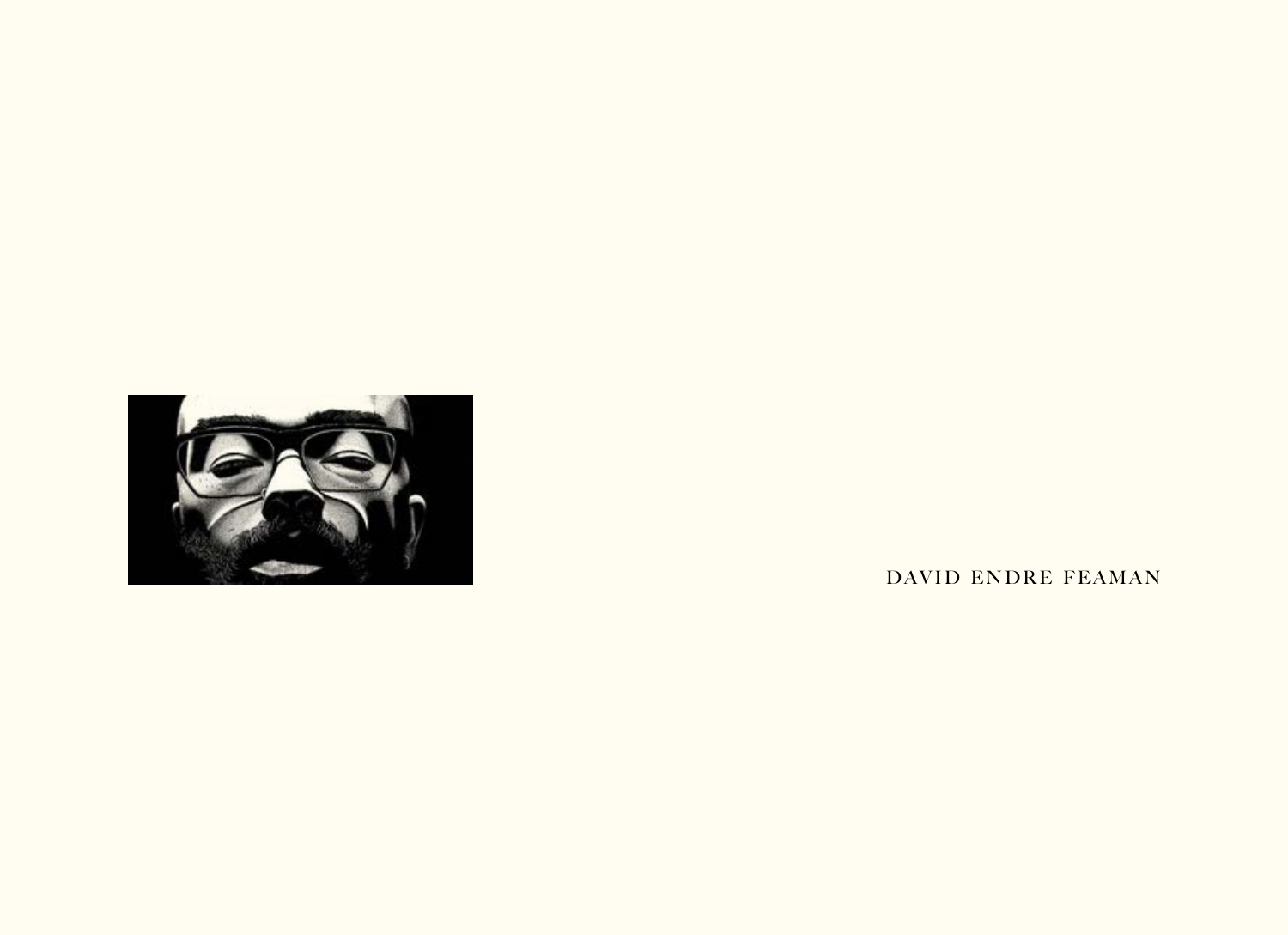## Cemetery Flowers FEAMAN

Although Hungarians shudder at the idea of stealing<br>Howers from cemeteries, Matjak Laszuk made it a daily ritual. The belief is that by stealing the flowers the thief has stolen a part of the dead person. The deceased will find no rest, will pursue the thief forever, and dire misfortunes will befall the thief. Matjak Laszuk did not believe in superstition and he was far too cheap to pay for flowers.

The funeral flowers lightened the mantles and dinner tables of his many girlfriends. When one girlfriend died he merely stole away with the vibrant bouquet and offered them to his newest conquest. Each ancient wizened old lady thought the same of Matjak Laszuk: He was so thoughtful, so caring, so generous...

Eagerly, he washed and polished their cars, mowed their lawns, painted their houses, cleaned and cooked. He treated every manner of their property as though it was his own because, in essence, it was... After petting

and kissing and caressing the withered old flowers, he made love to them, pretended to love them, touched them in ways they hadn't been touched in fifty years. Spellbound by the ruggedly handsome burly old man, they gushed and cooed and loved and lusted for my grandfather. Once his charms had set them reeling, the ancient ladies abandoned their families, their own children, and spent the remainder of their days in a youthful hedonistic stupor. Each window he washed and wiped was not merely a window. Each car he polished, each lawn he mowed, each cemetery flower bouquet he stole was an investment.

I saw his funeral flowers on Zelda Lansing's nightstand when they pushed me through her bedroom window. The yellow light, dim and spooky, poked through the dull round pink petals and the halo of light surrounding the bouquet was ominous.

The frantic determination with which my mother and grandfather moved that night frightened me, as they shook me awake, dressed me quickly, and sped me off to the house on Walnut Street. Of my brothers and I, I was the youngest, the smallest, the only one of us small enough to fit through a cracked bedroom window. Fearfully, I listened to my mother's instructions, dwarfed by the panicked tone of her voice. When I was hoisted up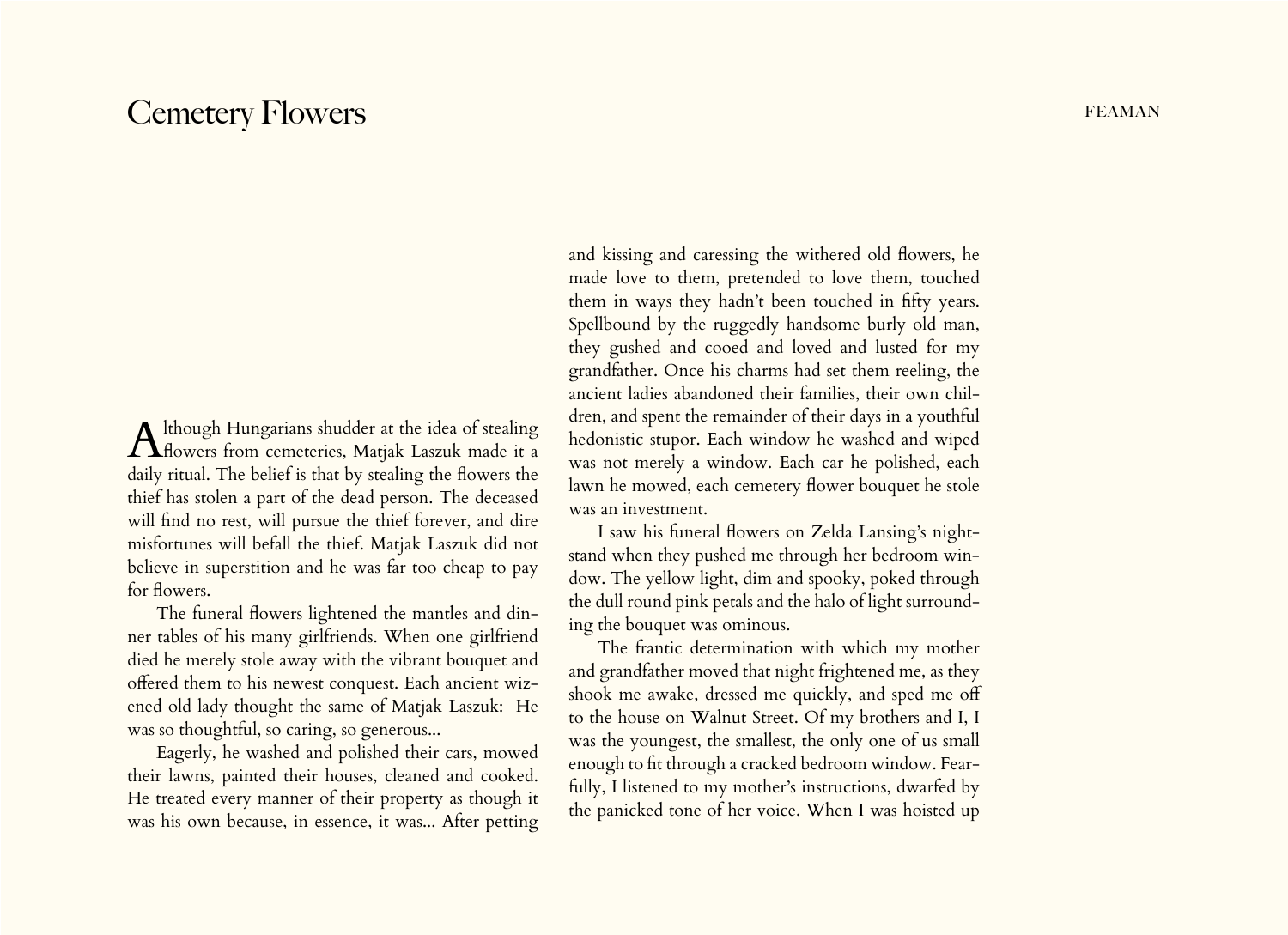the side of the house enough to grasp the brick edge of the window sill, I jerked my legs to the sill and wormed under the huge wood-framed window.

Clumsily, I tumbled to the floor. Bathed in the eerie yellow light of the single lamp on the nightstand, my senses flooded with the dense smell of stagnant perfume, I glanced up and first saw the flowers. Haunted by the strange bouquet, I recoiled, my eyes shot almost autonomously to Zelda Lansing. Zelda was splayed against the ornate antique bed-frame; her shriveled liver-spotted fist clutched the bust-line of her sky blue nightgown. Her cavernous mouth half-gaped as though mid-sentence in a toothless conversation. Through her nearly transparent skin I could see the jutting bones in her skull, the dots of rosy capillaries in her cheeks and neck and chest, and the thick blue veins that spread like spider legs through her body. Zelda smelled musty and dank, like the fallen rotting trees in a forest. I was transfixed, motionless, frozen in the terrifying space between the flowers and the dying woman.

"Hi..." I whispered automatically, as though a reflex of the piercing anxiety I felt.

Her gray glass eyes fixed in place, stared through me, through my own eyes. The only hints of life, of agony, of grave despair I could surmise were those lent by her

brief sharp breaths. In between breaths, infrequently, a tiny rattle rose from the depths of the old woman's gut; a conjured word, I thought, lacking the wind to materialize...

"*Yosef!*" My mother cried outside the window. "Go to the front door! Let us in!"

Cautiously, I stood, tiptoed out of the room, ever wary that she might move, might speak, might cry for help, but she did nothing. Even the unformed words that rattled from her throat died and she was perfectly still. Outside the bedroom, I felt lighter, the air was easier to breathe, and I dashed through the hallway, into the living room. As I unlocked the bolted front door, my grandfather burst in, jerked me tightly by the shoulders, and demanded: "*Vere is she?*" I pointed slowly to the bedroom.

In an instance, my mother darted through the hallway into the bedroom. A pang of excitement in his gruff voice, my grandfather called after her, "Is she *dead*?" Without reply, my mother shot deftly to the telephone on the living room wall and pressed the long receiver between her ear and her shoulder. A frantic sense of urgency compelling him, my grandfather rushed to her, yanked her so violently away from the telephone that she shrieked and grunted and the receiver shot out of her grasp. His voice heightened in wild madness, he screamed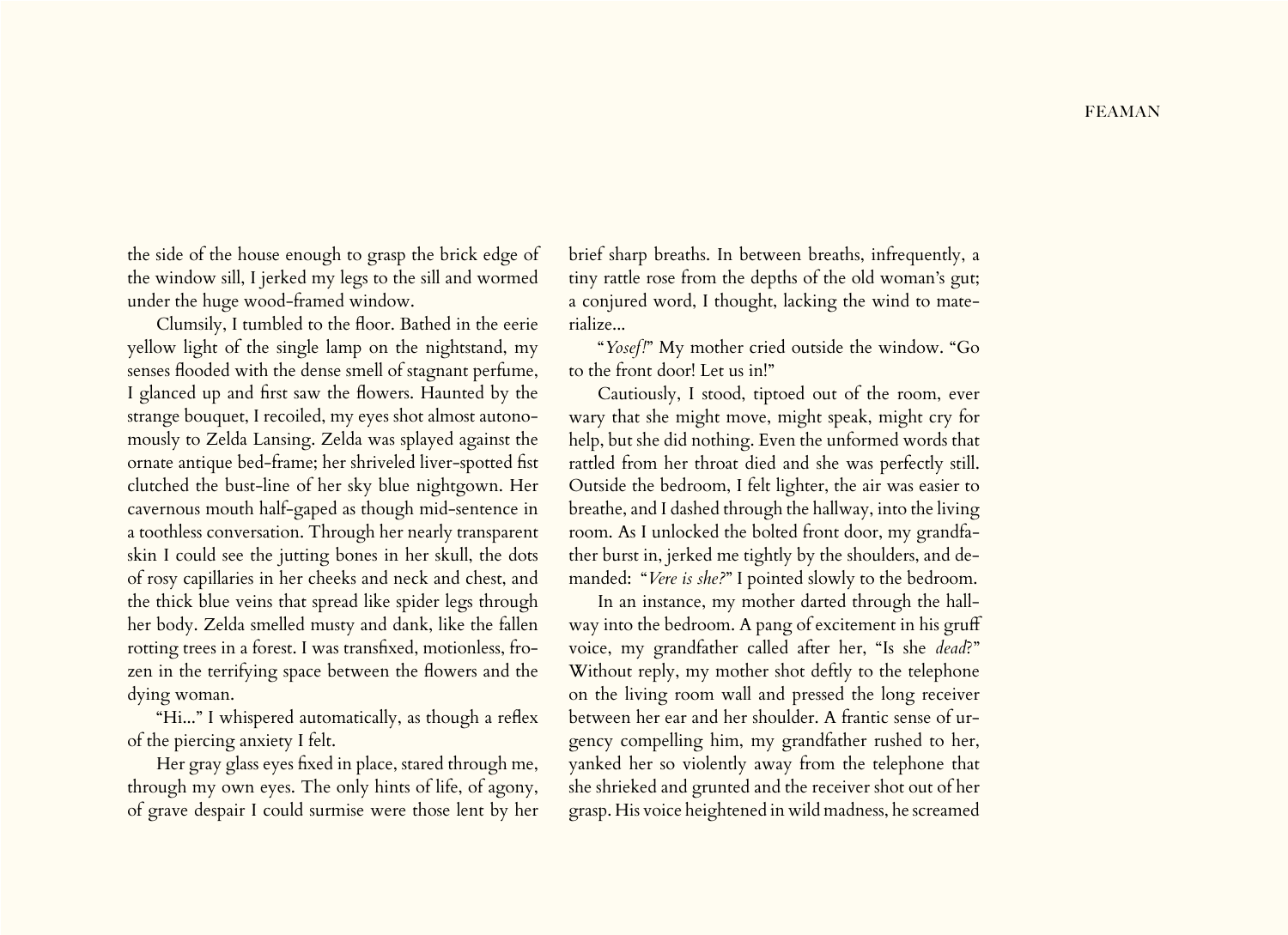in his broken English: "Vut are you *doing*, Gloria?!"

"*She's still alive!*" My mother fired back as she struggled against his clutches.

They fought bitterly; my mother clawed at his thick hands, her eyes shiny with tears, her face contorted with shock, she did not recognize him... Like a furious beast, each blow only enraging him further, my grandfather shook her viciously until her knees buckled and she scrambled to regain her tenuous footing.

Terrified, I escaped into the bedroom, knelt beside the skeletal dying old woman. I heard the two tussle in the living room, curse each other, and finally my grandfather's maniacal voice thundered over the din: "I'll take everything avay from you, Gloria! *Everything!* I'll disown you and your children! You'll live the *gutter*! Is that vut you vunt? She has to die, Gloria! *That old bitch has to die!*" Seconds later, all fell silent.

Zelda's vacant gaze met mine and the tears swelled at the corners of her eyes. The quick sharp breaths grew heavy, strained, and she whimpered. I could feel the old woman's heart break... The warmth washed over my body that usually occurs before crying, but I couldn't cry... The rattle in her gut began again and grew into a moan, a storming anguished howl. As though the act would make me disappear, I cupped my sweaty hands

over my face, my eyes still staring into hers over my fingertips.

"Matjak..." She growled in the long exhalation that was her last.

Her dead pearl eyes rolled back in their sockets and her teeth gnashed together, her lips curled back into a tortured scowl. Frozen, my entire body silent, my faculties arrested, I knelt at her side and stared into her cold white eyes seemingly forever until my grandfather stormed into the room.

My mother sobbed wretchedly in terrible staccato dry-heaves at the doorway.

"She's dead." My grandfather said matter-of-factly. "*Now* you can call the ambulance, Gloria."

"You're a son-of-a-bitch..." She disappeared from the doorway at once. I heard her footsteps race through the hallway, her dry-heaves became heavier and uglier.

Triumphantly, my grandfather smiled, puffed his chest out, rounded his shoulders, and dusted his tweed blazer. He marched past me, his eyes studying the furniture, the antique dresser, the old vanity mirror, the paintings that hung over the bed. Before leaving the bedroom, he reached out and plucked the pink flowers from the vase on her nightstand.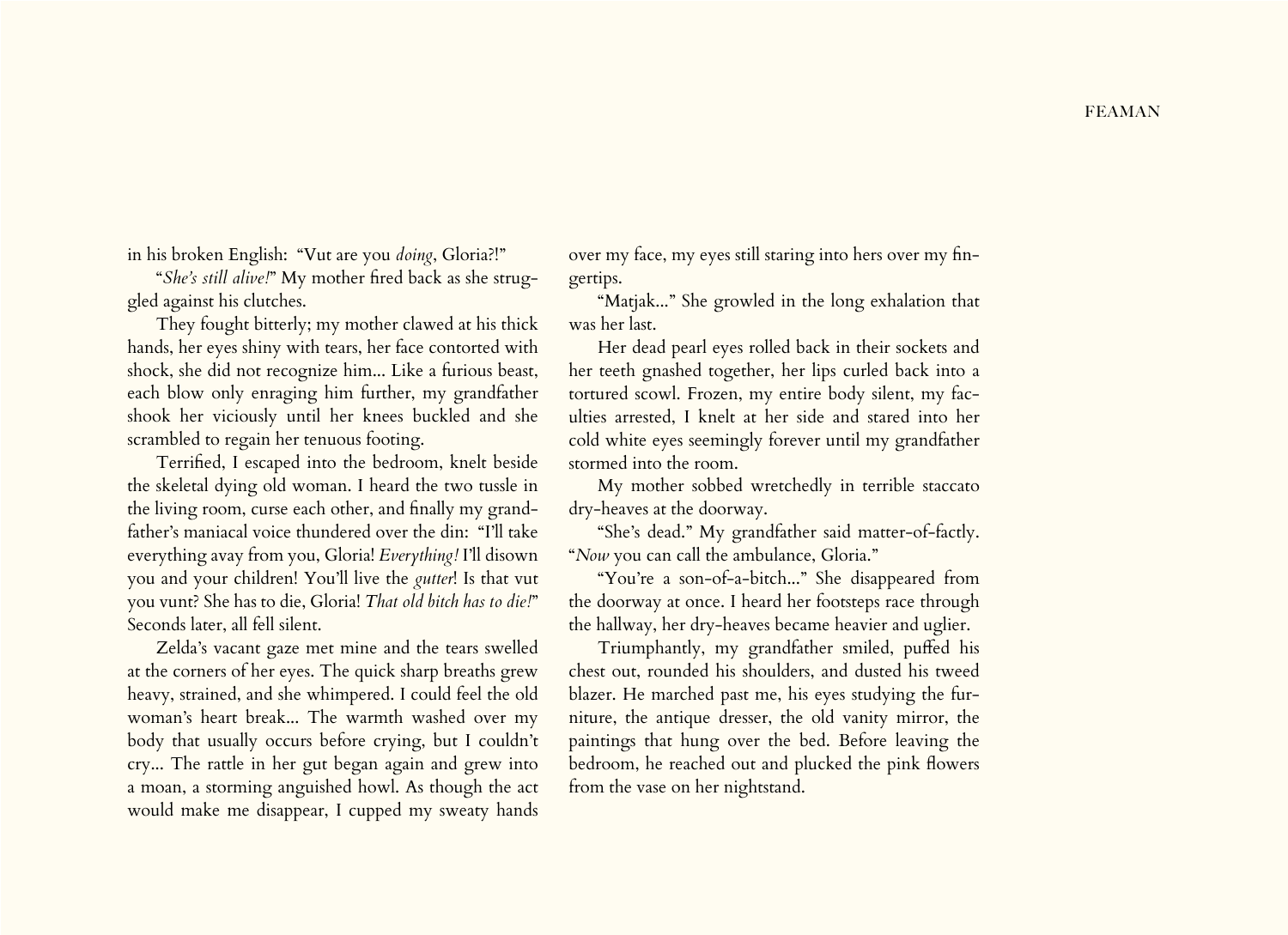Eight years after Zelda Lansing died; Matjak Laszuk amassed a small fortune of houses, cars, and money. We were all ensnared in the web he'd spun. We all dangled helplessly in the threads as he skittered over us, from end to end, ever broadening the breadth of that web, ever extending and expanding its reach. My mother, my brothers and I lived in his tiny house on two acres of wooded land in Woodbridge. My grandmother, his ex-wife, pressed under his thumb, lived in one of his larger houses in Lake Valley and her mother lived next door in a considerably smaller house. Owning these houses allowed my grandfather the freedom to appear at random. It was only after he'd turned the key and slid through the door that he'd shout: *"Hallo!"* The few times he'd intruded while my father was watching television at the kitchen table, he erupted, threatened to disown my mother, and thundered down the driveway in his station wagon. We were possessions to him, no different than the houses and cars. Our lives were bent to his tyrannical will by merely squatting in his houses, utilizing his cars, and accepting his money. We were an extension of his small fortune.

 Maintaining things, houses and cars and antiques, became a lifestyle for him. The process of 'maintaining' had no tangible end as far as he was concerned. The houses he'd collected were ancient with rusting pipes and fraying electrical wires. The ceilings were water damaged and the wood beams were creaky. Dutifully, he split his time living in one house long enough to repair clogged sinks and wash basins and tear down yellowing wallpaper then he would moved into the next long enough to replace exposed insulation and rip up a moldy old carpet.

His obsessive 'maintaining' would cease abruptly for the death of a girlfriend. Fastidiously, he donned the funeral suit, black and square, stiff, a red kerchief folded into a triangle, peeking through the lip of the left breast pocket, and shiny polished black loafers. At viewings, he stood in line, amidst the grieving, the mourners, the sons and daughters, his square head high, his hands folded over a small bouquet of colorful flowers. The shrewd callousness of his demeanor caught their eyes and turned their wailing to curiosity. At the casket, he placed the bouquet on the painted waxy hands of the dead woman inside. As the church dinned with "Amazing Grace" or "Nearer My God to Thee", they watched him quizzically as he adjusted his suit and wiped his bifocals clean with the red kerchief. At funerals, he loomed over the casket at the priest's side. As the priest commenced a long monotonous prayer, my grandfather checked his gold watch and coughed casually into his fist. He never spoke. He never embraced the weeping sisters or daughters. He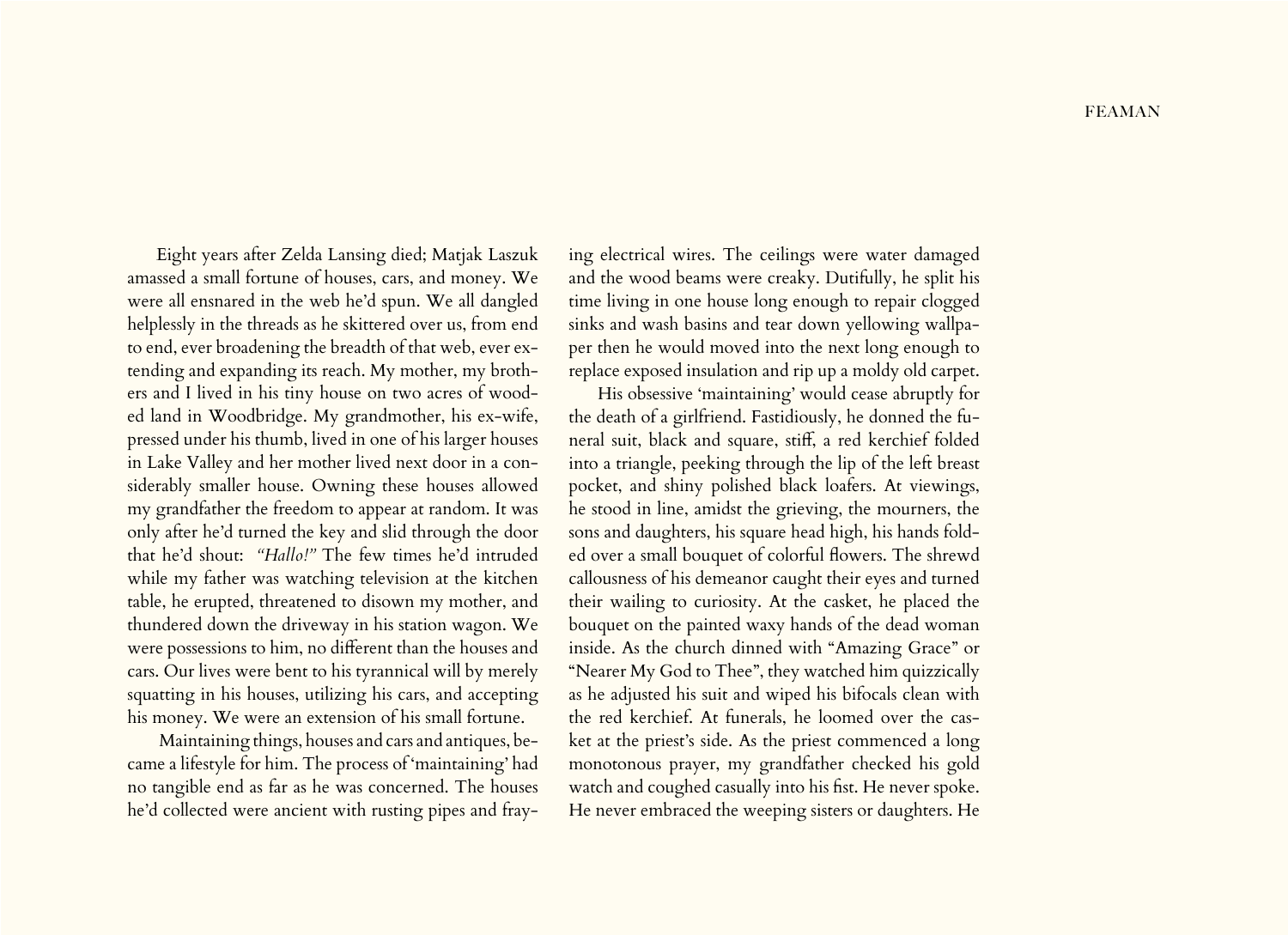never shook the eager hands of the brothers and sons. He was merely there. He was a dark presence, unfamiliar to the families, who floated from the funerals to the will-readings. Bewildered and flustered, Matjak Laszuk was openly confronted at the start of the will-readings: Who are you? How did you know my mother? Why are you here? Unfazed by the interrogations and far too proud for shame, he said nothing, clamped his fists at his sides, and stood statue-still. After the will-reading, when he obtained yet another house and car and several hundred-thousand dollars, he marched out of the room with soldier discipline while the mourning relatives still reeled from the reading, before shock gave way to rage. By the time rage set in, my grandfather was pulling out of the parking lot in his green wooden-paneled station wagon, already undoing his black tie and yanking the red kerchief from his breast pocket.

Many days, after the reading, he returned to the cemetery, to the fresh grave, the footprints of dozens of friends and relatives still imprinted in the glossy grass, and he would collect the flower bouquets. The back seat of his station wagon blanketed in purple, yellow, and white flowers, some wrapped in sashes that read "Dearly Departed", he revved the engine and drove to the next old lady's house.

In early autumn of 1992, my grandfather was living in Matilda Price's house. She died in that house in late August and the hot humid viewing and funeral were far less heated in temperature than the will-reading was in intensity. With a simple stroke of the pen, Matilda Price scratched her entire family from her will and bequeathed everything, including family heirlooms and antiques and priceless China, to Matjak Laszuk. Rage set in very quickly, every angry eye turned to him, the entire jilted family had bolted to their feet, and he barely escaped the reading without punches being thrown. As he rushed to his station wagon, my grandfather could not escape the curses and threats. Curses and threats meant nothing to him though, and only served to savor that bounty which he'd worked so diligently to obtain.

By early autumn, he had long forgotten the ugliness of the Price will-reading and simply inhabited the house, slept in the same bed in which Matilda died. The evenings grew darker and his visits from house to house and girlfriend to girlfriend became longer. He pulled the station wagon into the garage of Matilda Price's house, one evening at six o'clock, and already the streetlights buzzed on and the street was still. The car idled for a while as he reached into the back seat and grabbed a bouquet of "Dearly Departed" flowers. He would carefully snip the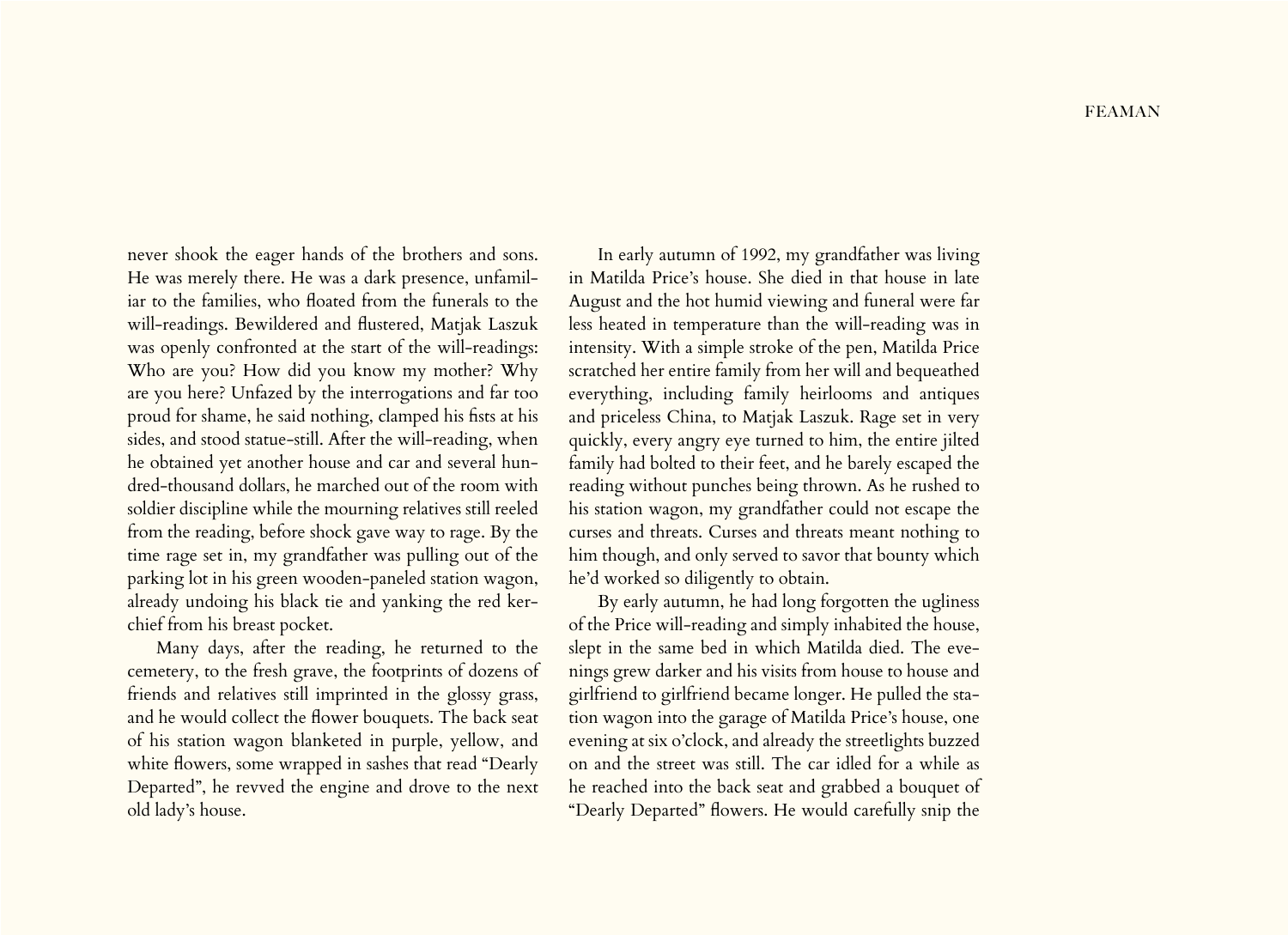sash off the bouquet, gently polish the petals, and trim the stems before presenting them to his newest girlfriend. As he stepped out of the station wagon, bouquet in hand, before he could even slam the door shut, a masked figure dressed in black leapt out of the shadows and punched a whirring drill into his eye, through his thick rectangular bifocals. While he clawed his way to the garage door, yellow blood-stained flower petals clinging to his fingers, the masked attacker dropped the electric drill and disappeared into the approaching night. Nothing was taken and the house was undisturbed. He had three-hundred dollars in cash in his wallet and wore a two-hundred dollar gold watch. The only thing the attacker wanted was his eye. The police investigation yielded nothing. All the members of the Price family had alibis. The attacker vanished like a ghost in the mist, never seen or heard from again, leaving Matjak Laszuk blind his left eye.

I recall the gooey pink eye-socket, a glossy mess of soft tissue that contracted and relaxed as his eyes shifted. My brothers and I were morbidly curious and the fact that he refused to wear an eye-patch only deepened our curiosity. My mother would scold us before his visits: "*Don't stare at it!* It's not polite..." The old man would burst in, rattle off in Hungarian, expect a Hungarian re-

ply, but we were drawn to the missing eyeball. We elbowed each other, dropped our gaze to his black loafers, and offered a volley of forced and automatic responses in Hungarian. After a hearty snort of approval, he'd rustle my hair roughly and smack by older brothers' shoulders.

As he slipped out of his heavy wool coat, plopped his tall fur hat on the kitchen table, he bantered with my mother, exchanged small talk. Her hands in her pockets and her posture stiff, she nodded awkwardly with each banality, merely waiting for the precise moment to broach the subject of the eye-socket. Never one for subtlety, once my mother broached the subject; she forced the subject to full steam by digging a giant black eyepatch from her pocket and shoving it into his hands.

"You can't walk *around* like that, dad. *You look like a monster*. You scare the kids whenever you come over. Do you *want* to look like a monster?" She gripped his shoulder and stared at him with pitying eyes. "Do you want your girlfriends to think you're a *monster*?"

Deliberately, the stern old man removed his bifocals, his questioning eye still trained on my mother; he worked the strap of the eye-patch over his head, into his gray stubbly buzz-cut, and adjusted the patch into place. The eye-patch was enormous and visibly tight against his cheek and nose.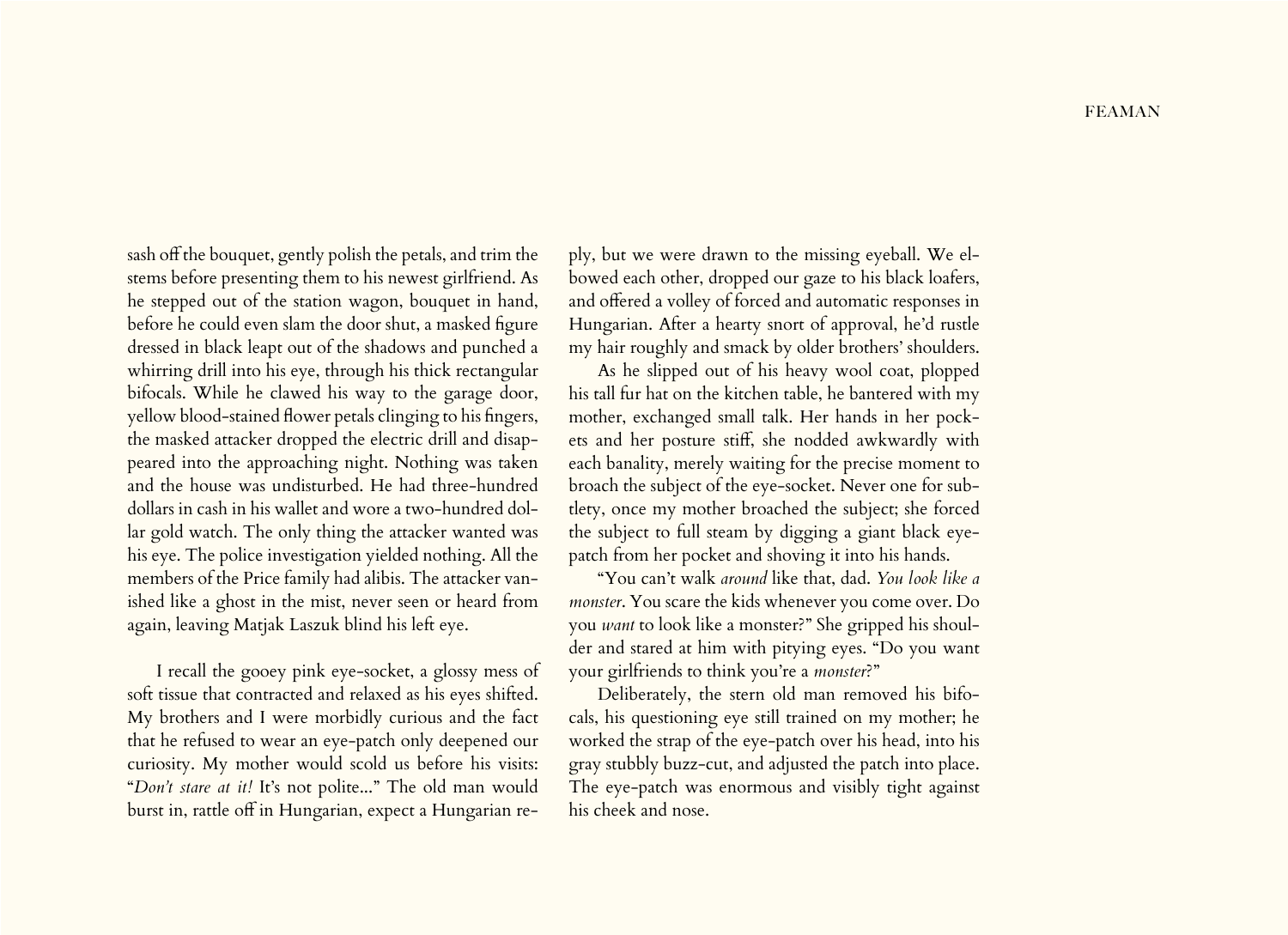"You look *better*." My mother stated gloatingly.

Stone-silent, still, my grandfather glared at her suspiciously, flared the muscles of his jaws, and ticked his lips. When he rose to leave he said nothing. He twirled the wool coat over his shoulders as though it was a cape and pinched an edge of the fur hat in his fist, callously, silently. Even as my mother swung her arms around his meaty neck, he remained silent and moved out of her embrace with the sleek motion of an eel. His back straight, fists swaying like pendulums at his sides, he marched to his station wagon without a final glance and sped down the driveway out of sight.

A crisp autumn day followed and the trees rained yellow and red leaves that carpeted the ground, piled on marble head-stones, and saturated the quiet cemetery. The dead brittle leaves crunched under his feet and gathered on his shoulders and fur hat. They obscured the wreaths and bouquets of flowers on the graves so much so that he kicked at the heaps of leaves first with his loafers before digging through them with his hands. It was a small haul that day... There were only three salvageable bouquets of flowers amidst the withering blackening bunches. The groundskeeper hadn't replaced them for at least two weeks. Nonetheless, he hurried through the graveyard cradling the bouquets in his arm.

One bouquet in particular captured his attention and he held it gently at eye-level to study it occasionally as he drove. They were dull pink flowers with round petals and moist stems. The stems were recently trimmed and the dull round petals recently polished. At a redlight, my grandfather broke, whirled the bouquet in both hands and stared mystified at the flowers. As the mystique slowly ebbed, he thought of Ginger Hornsby... Ginger had been dying for five years and for five years hadn't so much as mentioned her last will and testament. Doggedly, he returned to her modest three-bedroom cottage, clipped her long yellowed toe-nails, read her poetry, fixed her meals, had sex with her, and, hard as tempered steel, the old lady gave him nothing in return. Stopped at the light, his eye fixed on the flowers, he knew this bouquet and well-crafted romantic banter would win her over.

The light changed as he stared contemplatively at the flowers. So deeply in thought was he that it startled him to glance up and see the green light and he impulsively stamped the gas pedal. A sudden jarring jolt rolled up the left side of the station wagon, tugged the steering wheel out of his control, and, through his right eye, he saw long cracks splinter the windshield and blood darkened his view. When he instinctively stomped the brake, the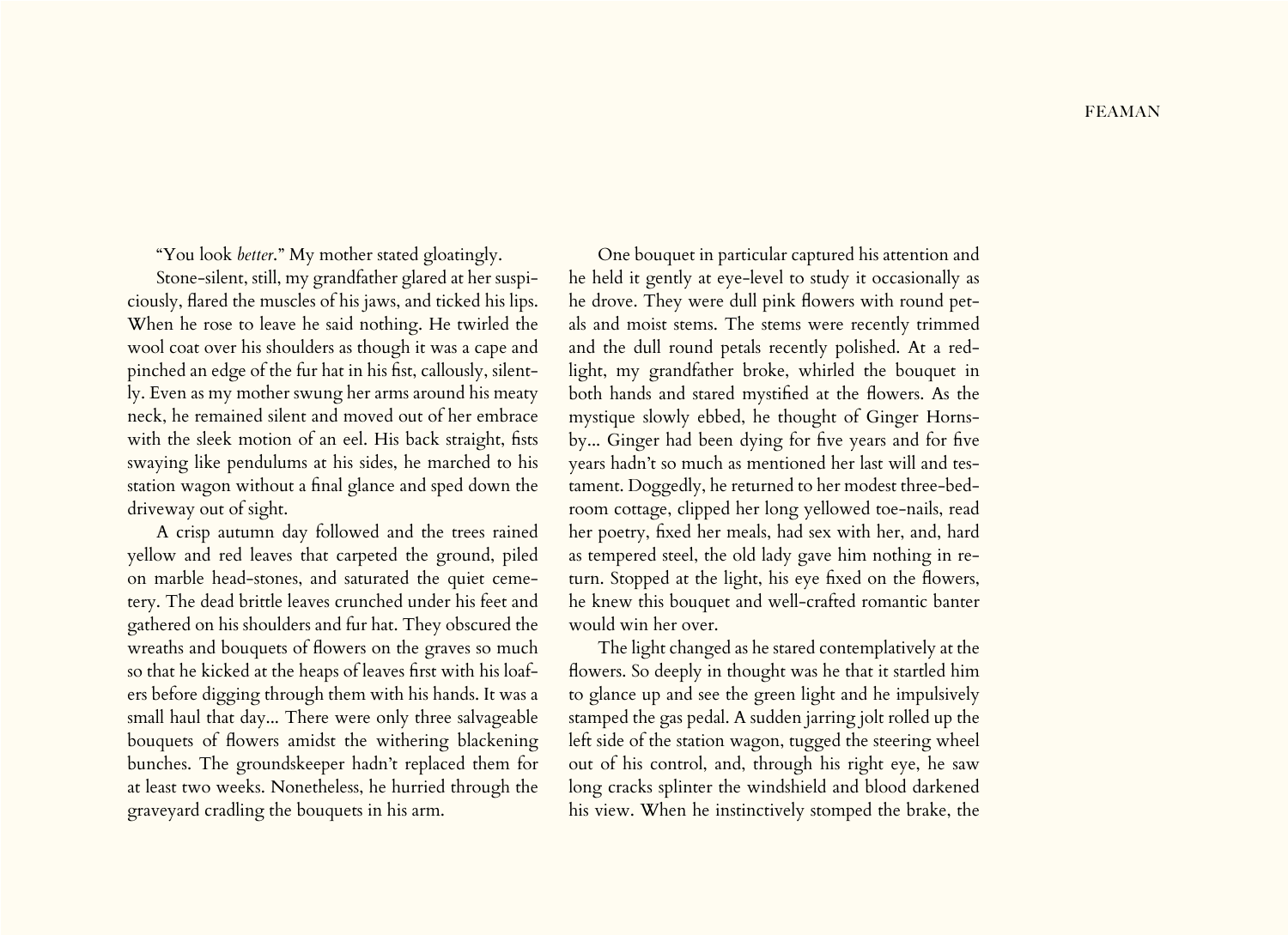boy mashed into the hood and windshield rocketed to the street and rolled limply for several yards. The boy's bicycle was still tangled in the wheel-well of the station wagon, its frame mangled and the back tire, jutting up against his window, spun furiously.

We waited in the driveway for my grandfather's arrival. My brothers and I only knew that he'd been in an accident. We were still completely ignorant of what kind of accident it was and whether or not he'd been injured. We watched the street outside at the bottom of the long driveway with reserved decorum while envisioning the same gory notions: Had he lost his other eye? Would he proudly walk around disfigured? Would he be able to walk around at all? Our gruesomely curious eyes met from time to time and as the smiles compelled by childish mirth began to crack on our lips, we immediately glanced at my mother and resumed our reserved decorum. My mother's eyes were thin and severe under her sharp black-framed glasses. Her lips were tight and we couldn't surmise whether she was contemplating the horrors as we were or whether she was smiling. Arms crossed and feet slightly splayed, she waited with a steely patience we'd never seen before.

The station wagon finally appeared, rattled and wheezed up the long driveway, a perfect indentation of a boy's body hammered into the hood, pounded into the windshield. My brothers and I stood wide-eyed, shocked, as he pulled the station wagon to a stop. I remember the blood, thick like paint, coating the entire dented hood, seeped into every crack and splinter of the windshield, contouring the very shape of the boy's body as though outlined by an artist.

"It still runs." He chuckled enthusiastically as he stood in the open car door.

Inside, the five of us sat at the kitchen table, my brothers and I stared dreadfully at the old man as he told us very casually about running the boy down. His hands folded easily on the kitchen table, a cocky smirk on his lips, he said the boy he crushed with the station wagon was in the ICU at Saint Joseph's Hospital. An angry mob gathered as the paramedics strapped the boy into a gurney and whisked him off. The mob grew belligerent when the police officers tipped their hats to my grandfather and returned to their squad-car. "He *had* the right of the way. The boy was crossing *against a green*. There's nothing we can do. You folks go home." The police officer replied when confronted. My grandfather chortled and waved his hand as he mimicked the police officers' dismissive response. The mob began to yell and curse, their ire directed entirely on the police officers, allow-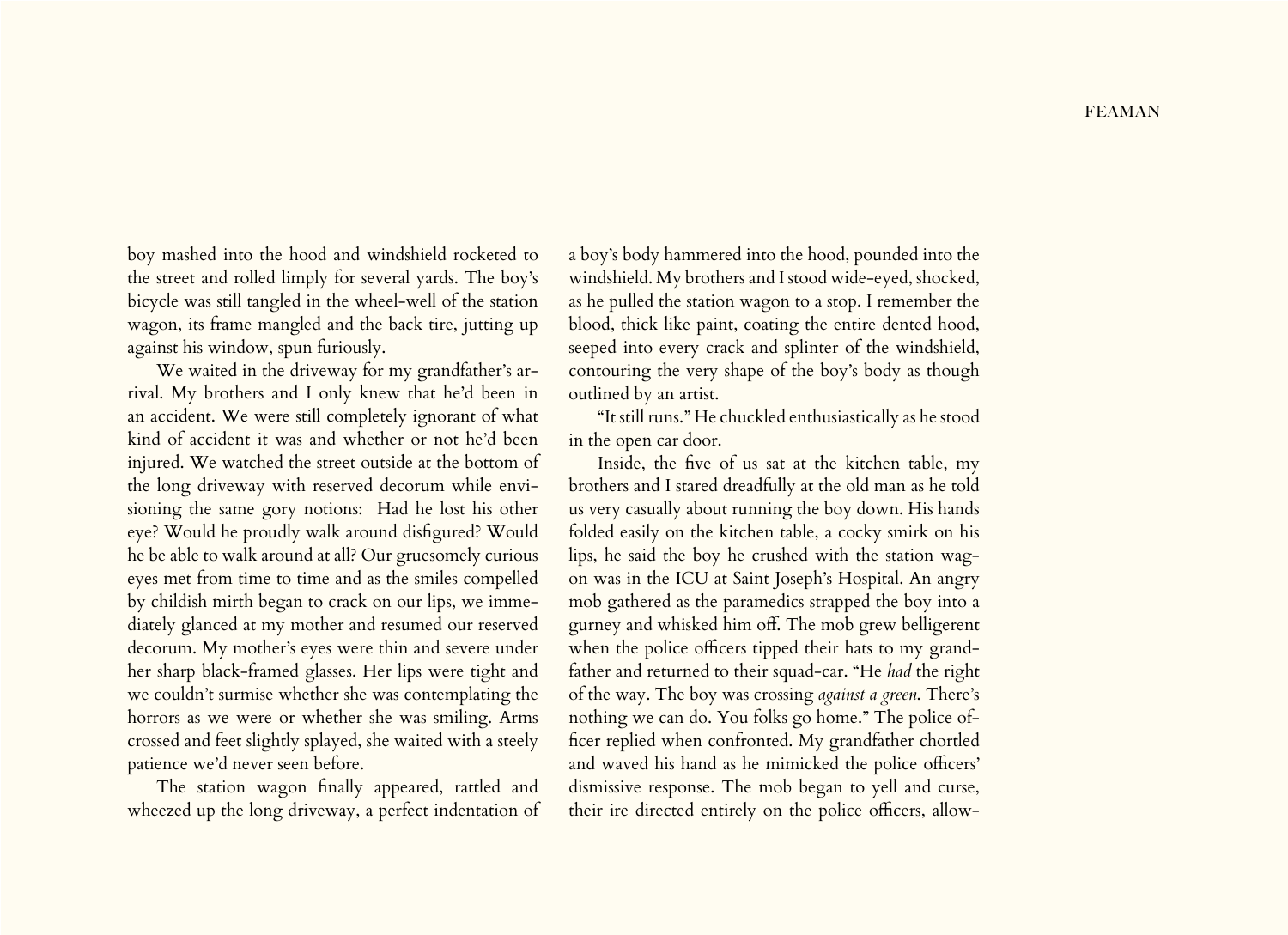ing my grandfather the opportunity to escape without reproach.

"If that boy dies, the family can *sue you*, dad." My mother said gravely. She leaned close to him; her eyes were black slits in her scowling face. "They could take *everything* from you... You could be out in the *gutter*, dad... You could *lose everything*..."

"*Bullshit*." The old man hissed. "Vut are you *doing*, Gloria?"

"It's called *'wrongful death'*, dad... You think you can just go around *murdering* people and get away with it?!"

"*Shut your mouth, Gloria!*" He pounded his fist on the table so violently we all flinched with a start and a tense silence ensued.

"Dad, I'm only trying to protect you." Her voice sweetened, her face softened, and she grasped his hand in hers. "Richard worked with the courts, dad. He can help you. He knows how to get around law suits like these."

"I don't need some nigger to help me." His eye wandered and the corner of his mouth tightened. When my mother squeezed his hand, he tightened his fingers around hers. "Besides, that *little bastard's* still alive."

For three days in the ICU the boy fell in and out of consciousness, breathed, ate, and urinated through machines, until at last he flat-lined. For those three days

and for several days after, my grandfather holed up in the house where he lost his eye. A grave sense of impending disaster filled my brothers and me, as we sat motionlessly in the backseat of the car. My mother and father were silent too, but their silence was less ominous... My father smiled crookedly as he drove. It was no secret to us that my father and my grandfather bitterly hated each other. My mind raced with the perils ahead... I wondered if my father brought his rifle. I craned my neck over the seat, my eyes scanning my father's double-breasted suit, trying desperately to ascertain whether or not the tell-tale bulge of his pistol's grip could be seen. When we arrived, my father strode in first, his hands in his trouser pockets, cocky and confident. The two stood face to face, each rigid in their stance, unmoving, unblinking, they glared at each other, neither man so much as breathing.

"It's been a long time, Matjak." My father smirked. "A long, long time..."

"Richard." He returned dryly.

The house was littered with cemetery flowers. Entire bouquets were crammed into the trashcans and colorful petals were strewn across the kitchen floor. Tiny "Dearly Departed" sashes dotted the countertops and sink.

Everything was in disorder, including my grandfather. He hadn't shaved in a week and his eyes were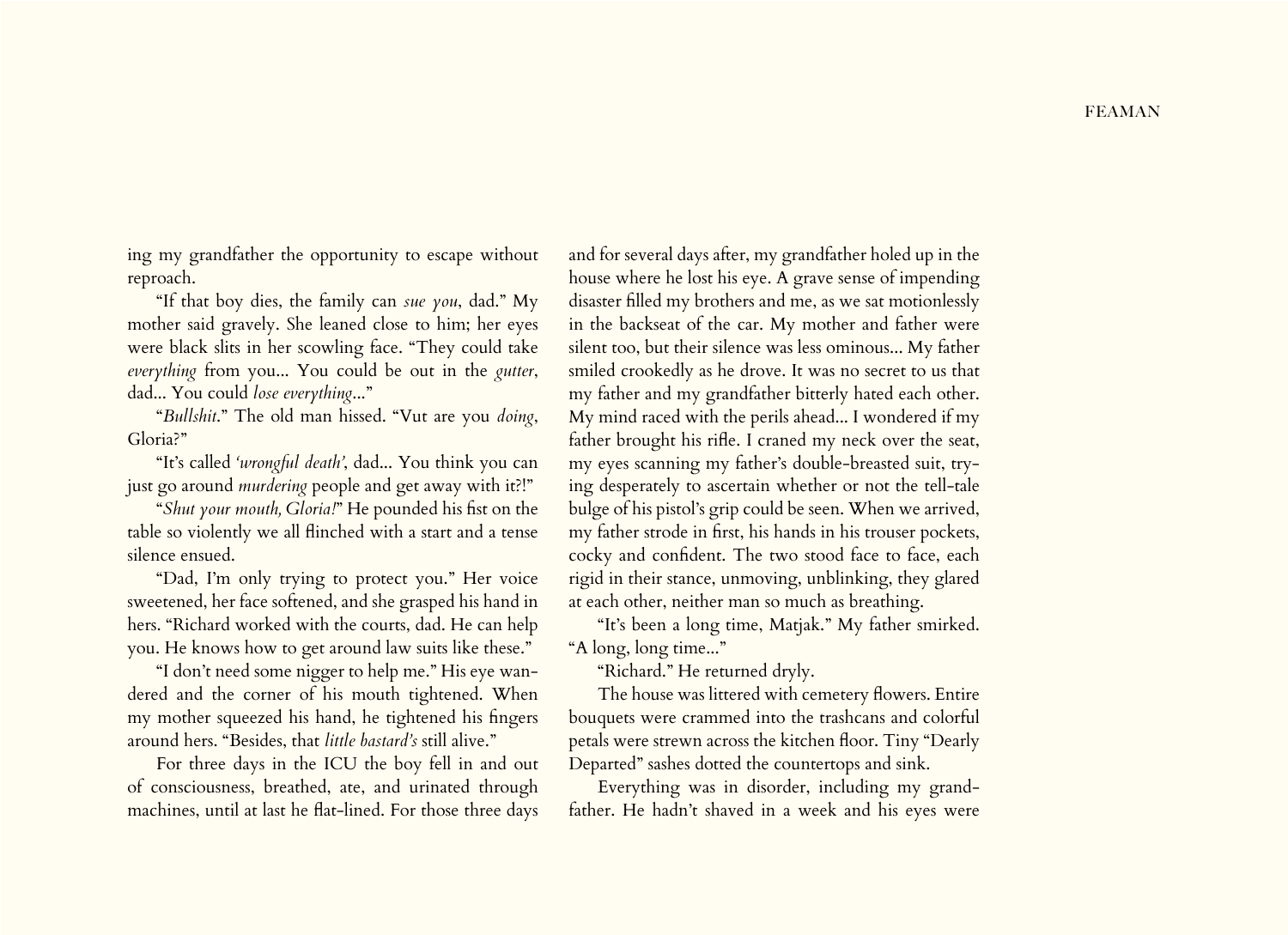heavy. His face was wrinkled and haggard. Slowly, he moved through the living room with the lumbering difficulty of an old elephant and plopped into the recliner by the television. When my mother and father sat in the sofa opposite him, he pointed anxiously to a letter on the coffee table. My mother read the contents of the letter and their eyes fixed on him grimly. In frustration, he scratched at the stubble of his cheek and flipped up the eye-patch, revealing the gruesome socket. "*Vut do I do?*" He demanded.

My father snickered and pushed his thick plastic-framed glasses up the bridge of his nose. "You're not going to win, Matjak."

"*Vut do I do?*" He repeated in the same demanding tone as he shook his tightened fist in the air.

"Dad, they can't sue you if you have nothing. You have to sign over power-of-attorney to me. You have to sign over the deeds to the houses, the titles to the cars, *everything*. If they find out you have *one piece* of property to your name, they'll sue you and they'll win." My mother held out the letter and her face lit with subdued elation.

"No." He bolted to his feet, stroked his forehead roughly, and paced slowly. "This is mine, Gloria! *Mine!* Do you *understand*?! No. I'll get a lawyer. *I'll fight it*. That little *fucker* hit my car! The police *said so*! *I'm right!*"

"Are you *crazy*? The boy was *fourteen-years old*... You go to court and you'll lose your houses, your car, that *fancy ass watch*. You won't have a nickel to your name, Matjak Laszuk. *Not a single nickel.*"

"There's no other way, Dad." My mother slapped the letter in her lap resolutely and the two grinned slyly at the old man.

We stayed well into the evening, as my grandfather hesitantly gathered up all the documents. Under the white light that dangled over the dining room table, my grandfather reluctantly signed every deed, every title, and a power-of-attorney form. Patiently, her face thinly concealing her satisfaction, my mother signed each document. We left the house that night several houses, several cars, and several hundreds of thousands of dollars richer. In the car, my mother and father cackled wildly, cursed the old man, and plotted on what extravagance they would first spend their money.

Matjak Laszuk withdrew the last ten-thousand dollars to his name from the only bank account he hadn't turned over to my mother and closed the account. The next day, he donned his funeral suit, slipped on his shiny black loafers, and boarded a plane to Hungary.

Nearly a decade later, long after I enlisted in the mil-